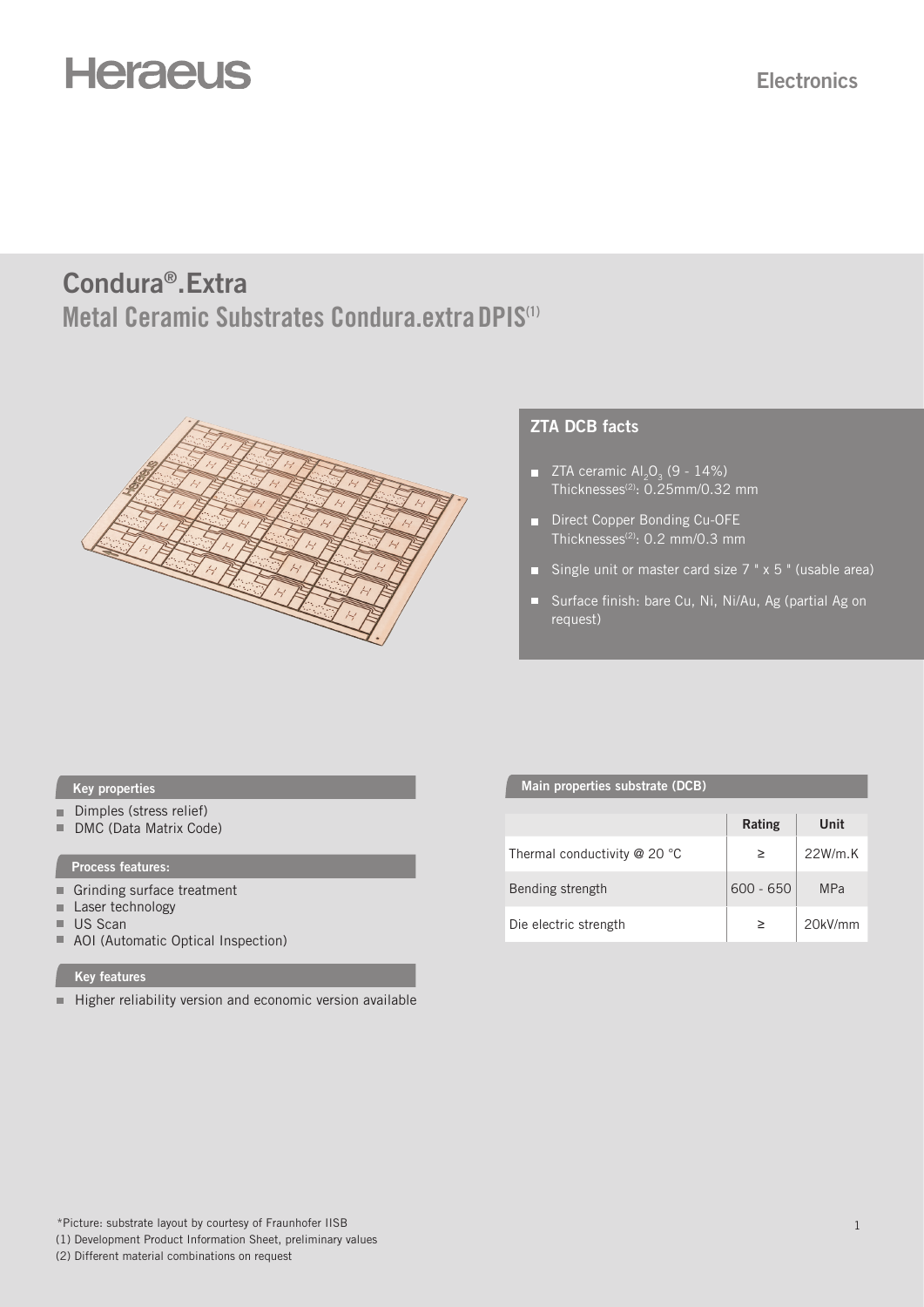# **Design Rules DPIS(1) Condura®.Extra**

### Material properties raw Al<sub>2</sub>O<sub>3</sub><sup>(3)</sup>

|                        | Rating         | Unit              |
|------------------------|----------------|-------------------|
| Density                | > 3.95         | g/cm <sup>3</sup> |
| Electrical resistivity | $\geq 10^{14}$ | Ohm·cm            |

**Copper free area**



| <b>Thickness Cu</b><br>[mm] | Min. side area<br>[mm] |
|-----------------------------|------------------------|
| 0.20                        | 0.20                   |
| 0.30                        | 0.25                   |

### **Structuring**



| <b>Thickness Cu</b><br>[mm] | Min. space<br>[mm] | Min. line<br>[mm] |
|-----------------------------|--------------------|-------------------|
| 0.20                        | 0.40               | 0.40              |
| 0.30                        | 0.50               | 0.50              |

### **Etching tolerance**



| Tolerance length & width<br>[mm] | <b>Thickness Cu</b><br>[mm] |
|----------------------------------|-----------------------------|
| $T_{\text{typ.}} = \pm 0.15$     | $d = 0.2$                   |
| $T_{\text{typ.}} = \pm 0.20$     | $d \leq 0.3$                |
| $T_{\text{typ.}} = \pm 0.20$     | $d \leq 0.4$                |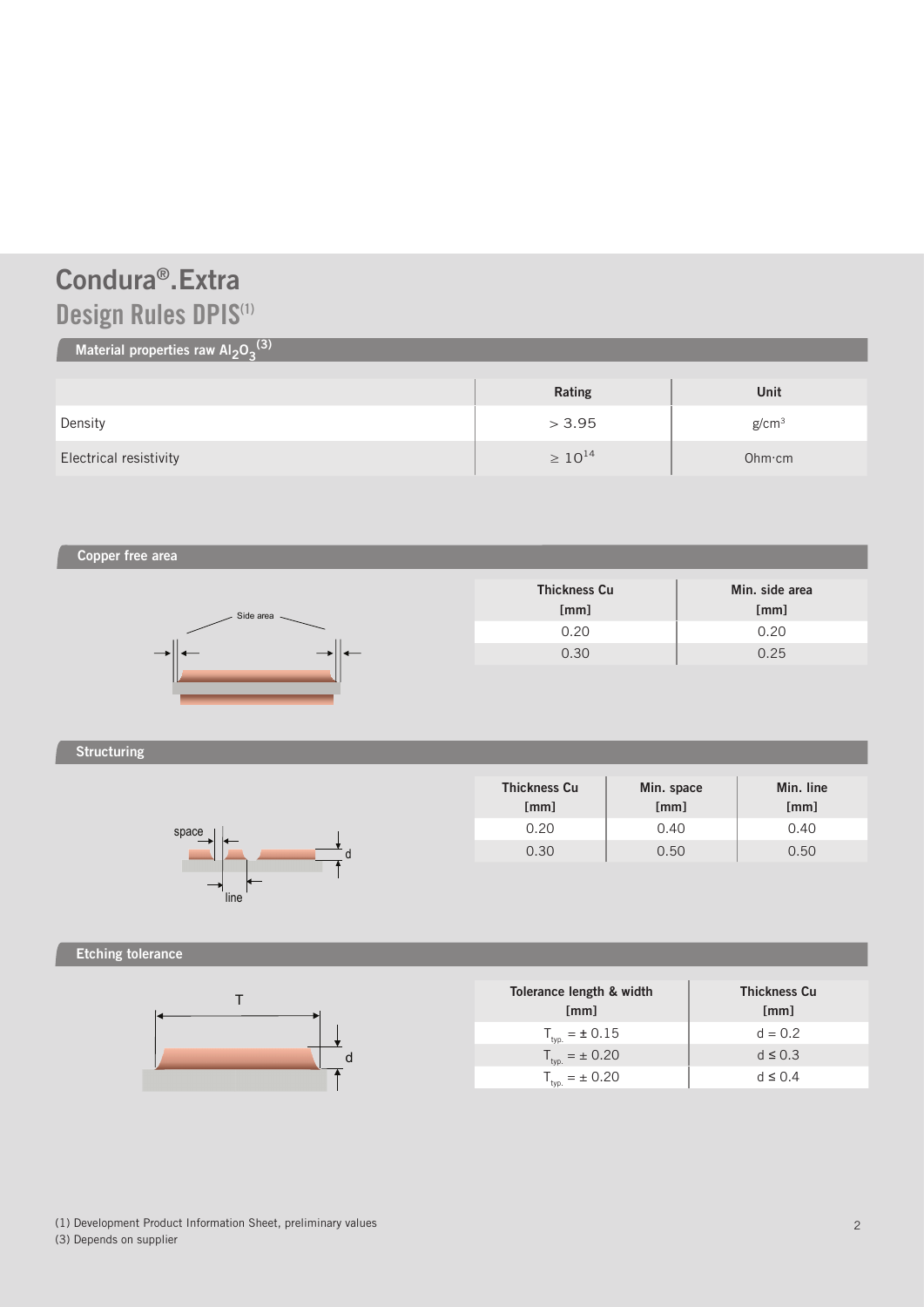# **Design Rules DPIS(1) Condura®.Extra**





| <b>Thickness Cu</b><br>[mm] | Dimple area<br>rim[mm] | Dimple diamter<br>$d_i$ [mm] | Dimple pitch<br>$M-M$ [mm] |
|-----------------------------|------------------------|------------------------------|----------------------------|
| 0.20                        |                        |                              |                            |
| 0.30                        |                        |                              |                            |
| 0.40                        |                        |                              |                            |

### **Dimensions**

| <b>General dimensions</b>        | Rating (mm)          |
|----------------------------------|----------------------|
| Master card                      | 138 x 190.5          |
| Max. usable area                 | 127 x 178            |
| Minimum dimension for            | $10 \times 10$       |
| ceramic thickness $\leq$ 0.32 mm | (smaller on request) |
|                                  |                      |

### **Surface plating**

| Thickness (um)                 |
|--------------------------------|
| $3 - 7(9\% \pm 2\% \text{ P})$ |
| Ni 3 - 7 (9 % $\pm$ 2 % P)     |
| Au Class 1: 0.01 - 0.05        |
| Au Class 2: 0.03 - 0.13        |
| $0.2 - 0.3$                    |
|                                |

(1) Development Product Information Sheet, preliminary values 33 and 33 and 33 and 34 and 34 and 35 and 35 and 35 and 35 and 35 and 35 and 35 and 35 and 35 and 35 and 35 and 35 and 35 and 35 and 35 and 35 and 35 and 35 and